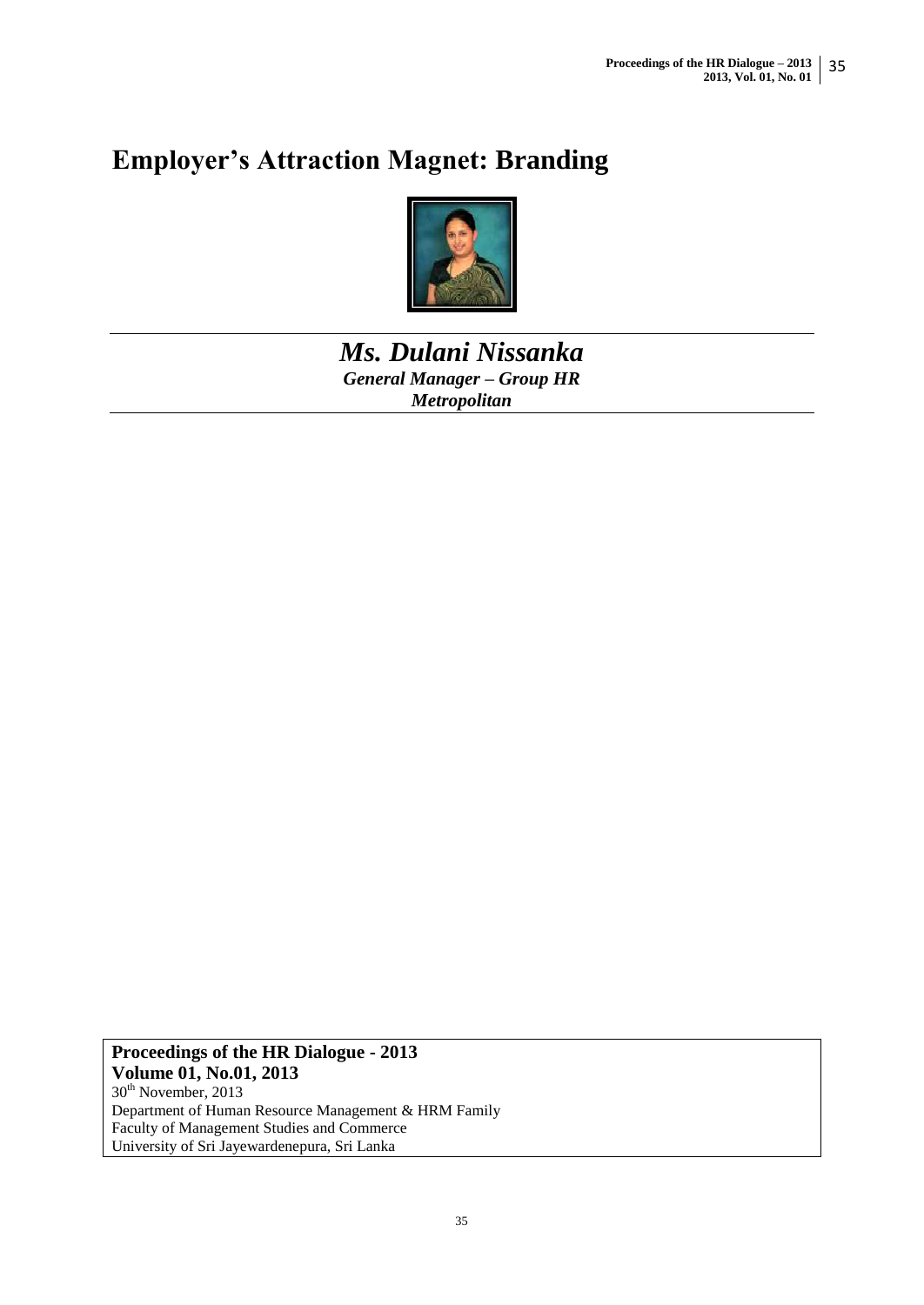# **[05] Employer's Attraction Magnet: Branding**

#### *Dulani Nissanka*

# **Introduction**

Employer branding is still an emerging concept in our part of the world though it has gained acceptance & recognition within the last decade particularly amongst the practicing HR professionals. As same as corporate branding plays a significant role in marketing to augment and sustain its market share, employer branding will facilitate an organization to be on top of the mind recall of its customers in the employment market. They are the potential candidates who will augment the net worth of a company through their individual value creation if they join and retain in the organization. If an organization to win over the potential candidates in the employment market, one should differentiate themselves from its competitors who are competing for the same competencies, especially in areas where the competencies are scarce and rare. Having a well articulated employer brand architecture, will facilitate an organization in its journey towards success.

In October 2012 LinkedIn released the results of a global survey of more than 3000 recruiting professionals confirming that the 'Corporations are increasing investment in their talent brand, even at a time when doing more with less is the norm, because they recognize that it is a critical foundation for attracting top talent'. It further revealed that 91% companies are spending more or the same on employer brand in 2012 compared to 2011'.

Armstrong (2009) defines employer branding as 'the creation of a brand image of the organization for prospective employees. It will be influenced by the reputation of the organization as a business or provider of services as well as its reputation as an employer' he further express the employee value proposition as an employer brand through the definition of Walker (2007) as a 'set of attributes and qualities – often intangible – that make an organization distinctive, promise a particular kind of employment experience and appeal to people who will thrive and perform their best in its culture'

When assessing the above with the definition of a brand by Kotler and Keller (2012) 'a brand is thus a product or service whose dimensions differentiate it in some way from other products or services designed to satisfy the same need. These differences may be functional, rational, or tangible—related to product performance of the brand. They may also be more symbolic, emotional, or intangible—related to what the brand represents or means in a more abstract sense'. Whereas The American Marketing Association defines a brand as 'a name, term, sign, symbol, or design, or a combination of them, intended to identify the goods or services of one seller or group of sellers and to differentiate them from those of competitors.' The shared string in both is *differentiation,* both emphasize on differentiating their offerings or rather the consumer experience, whether its experiencing a company product or a service or employment experience.

How can an organization ensure such differentiation in the employment market to make them distinctive and attractive so their potential consumers rather the intended employees will choose them over their competitors thus becoming an 'Employer of Choice'?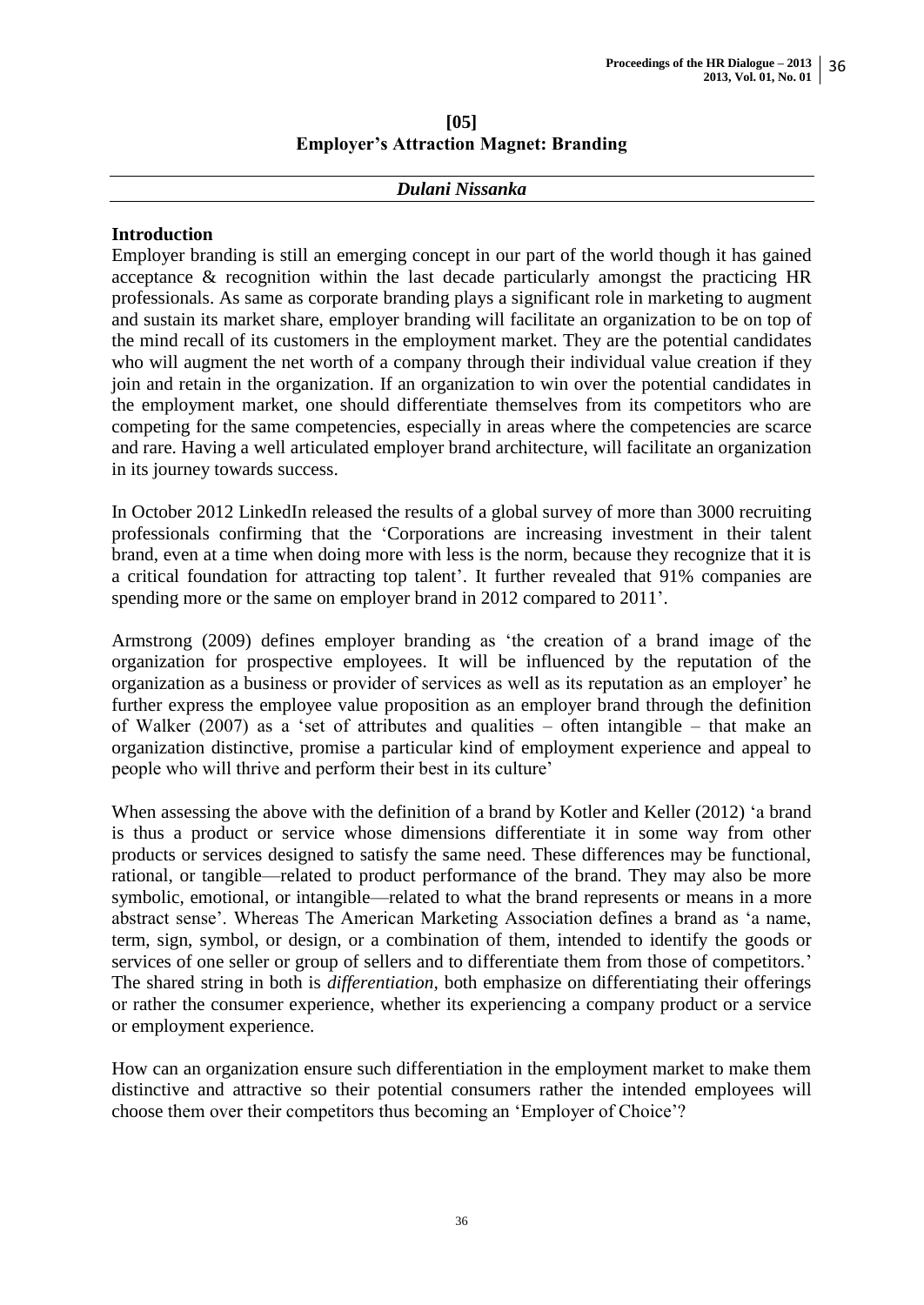### **Essentials of Employer Branding**

Employer brand architecture has to be modeled thoughtfully to harmonize your organization culture which is built around its embedded value system and leadership. It is not something to be adopted by replicating another company's brand attributes, elements or concepts as a strong brand has its own identity accustomed to each organization.

#### **Designing and Conceptualizing the Brand**

It has to be carefully articulated considering both what the organization has to offer and the expectations of the target audience which might help the organizations to devise the HR Agenda as well. Once you conceptualized the employer brand you have to formulate the brand elements, execute the brand communication and instill the brand initiatives to the employee lifecycle.

#### **Brand Elements**

Aptness and effectiveness of brand elements plays a vital role in making your brand communication effective and amplifying the brand awareness. Hence it is imperative to deploy a well integrated set of brand elements be it a logo, slogan symbol, signage etc. The success of it will largely depend on its relevance and meaningfulness to your organization, how attractive and distinct they are from your competitors, which will give the organization the brand leverage.

When determining your brand elements one might always consider 2 factors one at the corporate level second at the employment level. Firstly the organization's personality; what it stands for, and the corporate or product brand attributes should be considered. Then the organization should reflect on the employment promise; what is the unique employment experience, proposition that you offer to your prospective candidate to be considered in making the brand elements more meaningful.

#### *Employee Value Proposition*

Just like a customer value proposition becomes an integral part of a corporate brand an employee value proposition (EVP) is a fundamental element in the employer brand. An EVP is a statement of what the total employment experience which is on offer for your existing and potential employees at your organization.

Armstrong (2009) defines an EVP as '… what an organization has to offer that prospective or existing employees would value and which would help to persuade them to join or remain with the business. It will include remuneration – which is important but can be overemphasized compared with other elements. These non-financial factors may be crucial in attracting and retaining people and include the attractiveness of the organization, the degree to which it acts responsibly, respect – diversity and inclusion, work–life balance and opportunities for personal and professional growth.'

An organization should study what they offer to an employee which can make that organization unique in that offering. What is your work culture? Is it a performance driven, fun filled, homely, or an empowering culture that you instill within your organization? What do you offer to your employees; is it performance based rewards, rewards over and above the market rates; career development opportunities or a combination? Is it appealing to your target audience? If so how do you communicate and create awareness? If not, is your organization ready to make that change to cater to the respective audience? Do you have the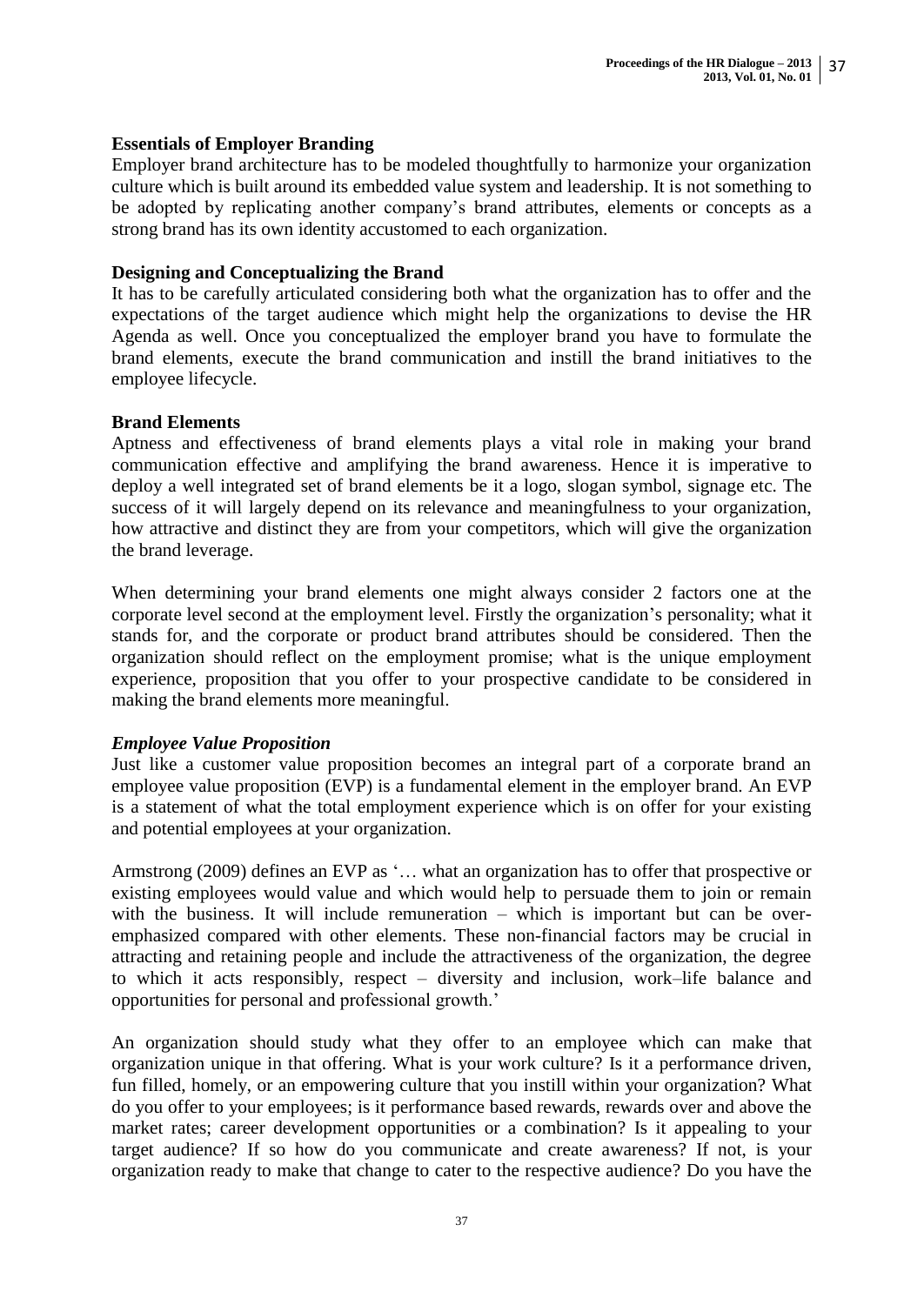required resources for such investments? The brand engineer has to deliberate on all such aspects when developing the EVP.

Once you determine the EVP you can develop the rest of the brand elements such as your employer brand slogan, logo, symbol etc. which will strengthen the brand communication and awareness among your existing and potential employees.

# *Building the Employer Brand in to the Employee Lifecycle*

The brand promise will only be delivered if the company lives the brand in every possible way. It is important the organization to review the entire lifecycle of an employee which starts prior to an employee joins the organization and continues even after an employee leaves the organization, though organizations mostly focus on an employee whilst he's in service. Hence a holistic approach to employer branding will consider all stages of employee lifecycle including pre and post employment.

The employee's attitude towards the organization starts with the moment of truth probably with your employer brand or/and corporate brand communication, or with his interaction as a customer or a business partner of the organization prior to joining the company. This stance might develop after being recruited and change overtime with his/ her employment experience and will even continue to grow after leaving the organization.

# *Pre Employment*

HR practitioners must focus on all its resourcing initiatives and communications to align it with the true employer brand of the organization. Every encounter of the prospective candidate should carry the same message and bring into line with your brand attributes let it be your career portal, face book page, vacancy advert, etc. Organizations should never over sell its brand. If pre-existing perceptions were found to be far from reality the employee might continue unhappily or move out. In both ways the company will lose.

To strengthen the employers proposition organizations can highlight the unique attributes other than the technical job requirements such as career advancement opportunities, attractive rewarding mechanisms, accolades such as being enlisted as a employer of choice, employees' endorsements etc.

Furthermore each candidate suitable or otherwise should be treated with respect. During the recruitment process candidates must be felt comfortable which will help to encourage the presence during latter part of the selection process and to reduce offer rejects. The entire process should be handled professionally until completion as they too could be converted as brand advocates even if not being selected.

# *Employment*

On-boarding process is often taken for granted. The first impression will count heavily until the employee settles down in the new environment. Organizations do adopt initiatives such as buddy programs to help new employee familiarize smoother and faster. Such systems really payoff the organization well by reducing the new recruit turnover and fast tracking their progress.

Thereafter it is to ensure the brand promise is being met in every aspect of employment, every event of the lifecycle, every encounter during his/her stay in that organization. Be it the organizational values, its culture or leadership, and other HR aspects such as rewards &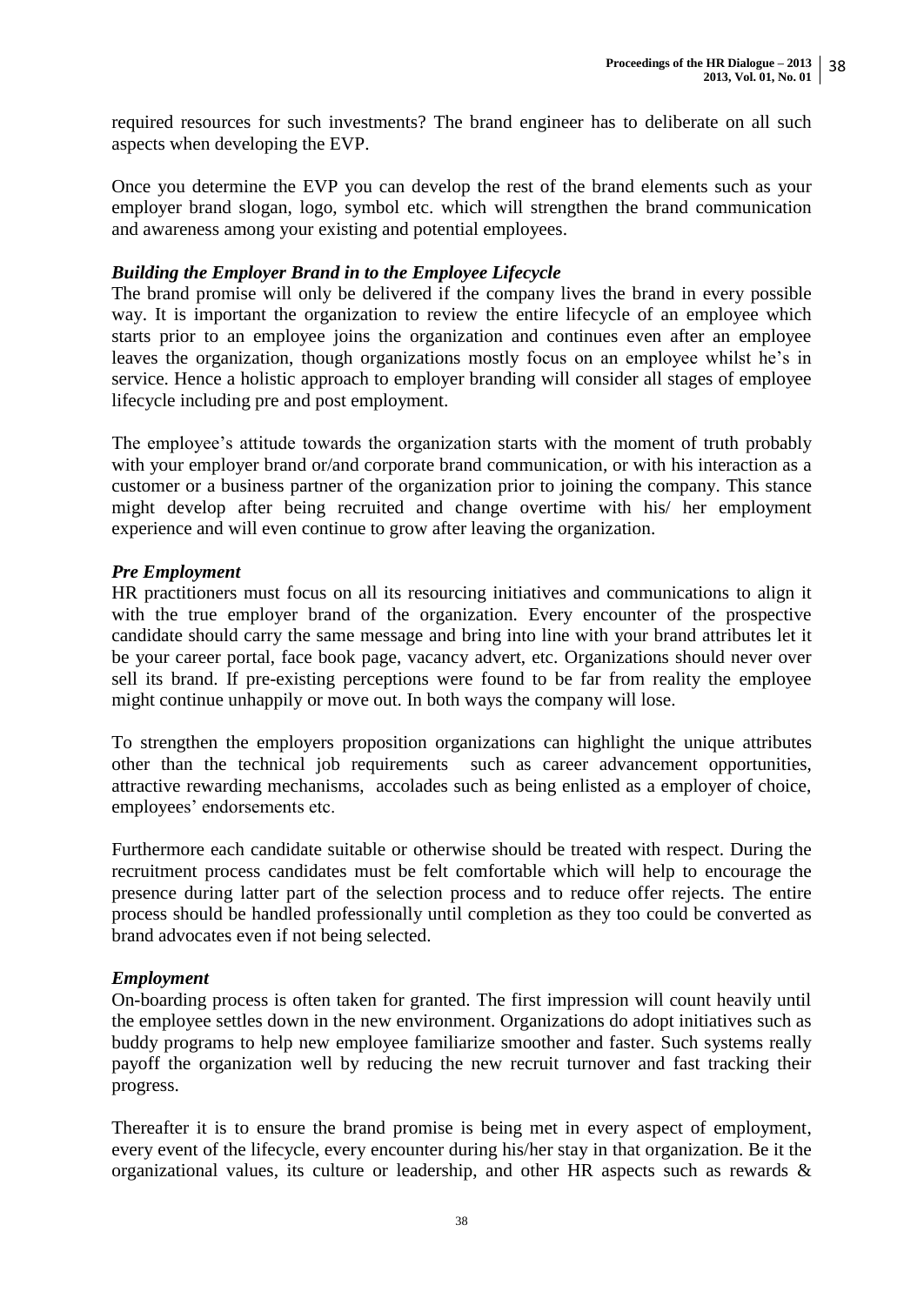recognition, performance management mechanisms, competency development initiatives, career opportunities, etc. All HR initiatives have to complement the perception created through pre brand communication initiatives. Employees need to experience a fair, transparent and a structural approach wherever possible.

A crucial factor here is the leadership and the co-workers who will make or break the employment brand promise. Finally they are the soul mates who will help the organization to live and inculcate the brand attributes. The employer brand custodian should work closely with the HR colleagues and the line to ensure every employee immaterial of its status lives the brand promise.

# *Post Employment*

An employee who parts from an organization will continue to be a brand ambassador provided the cessation of an employee is well managed. Ex-employees will mostly continue to be a stakeholder of the organization may be as a peer in another corporate, as a customer, or even as an employee in a competing firm. Still we can make them to continue to speak well for the organization if their stay and departure is harmonious and delightful.

Some line managers presume an employee moving out from a team as a personal drawback and handle the whole process very emotionally and abruptly. This approach will further disappoint the employee making him completely detached from the organization which might work contrary to the employer brand in the long run

An organization which manages a strong relationship with the employees during and after their stay at the workplace can sustain the brand over a long period and reap its benefits.

# **Brand Communication**

Nowhere you can create a strong brand without making an effort to take it to your target audience. Once you design & conceptualize your brand it is a necessity to communicate your brand message to your intended audience.

Today organizations are blessed with countless options of communication due to the advance technology and other social and cultural dynamics that have taken place. It could be print media such as newspapers and magazines or broadcast media like radio and television, online media such as web pages, social media and display media such as billboards, posters etc. You can utilize any of these options as long as it is relevant to your audience and fits your budget. The more noise an organization makes, the more it will be talked about, get highlighted and gain attention. But for it to become effective one must select the media having its target audience in mind; if your target audience is IT savvy people surrounded with youngness, social media could be an ideal platform, or if you are looking for employees with a particular technical competence you can select a business school, institute or an university which offers such disciplines as your communication channel to communicate your employer brand.

Another strategy could be obtaining public recognition by getting themselves enlisted as a 'great place to work' or 'employer of choice' or competing for best HR practices awards. When doing so organizations can try to highlight them in general as great employer as well as in a particular aspect which your organization is offering as a unique capability such as the best performance management systems, best rewards and recognition mechanisms, etc. There's no doubt that this exposure will facilitate an organization to leverage the brand image as a top-notch employer in your respective industry. Further you will become a benchmark in your industry which sets standards and lead your way gaining the respect of society.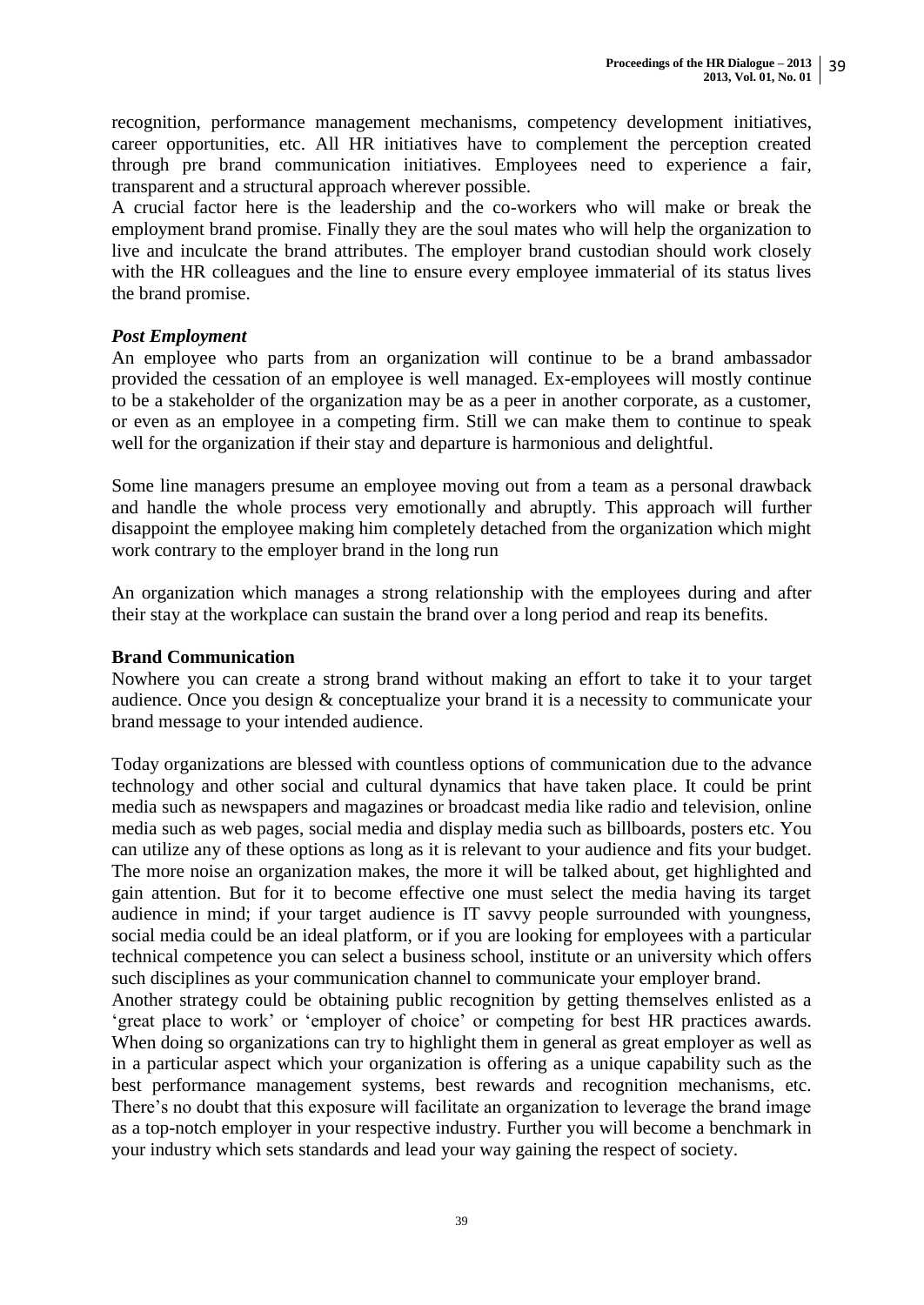You can also carry success stories of employees who have excel in their careers at your establishment. This will create awareness among the public or within your target group on career opportunities you provide for your team, the leadership and the work culture in your organization and other capability development mechanisms in your organization. These can be published as featured articles on the corporate web site, face book fan page, professional magazines, etc.

Amongst all the most influential and the strongest medium of communication are your own employees as brand ambassadors and no one else can understand it better provided they live and breathe your brand. When your employees are advocating your brand it leaves a strong impression. They are the first form of reference to your employer brand, as they experience it day in and day out provided the organization delivers its brand promise in reality. No one is going to distrust or disbelieve their message. What is the story they carry to the outside world about your organization, its culture, leadership, work practices, and the impact it has made on their career and their life as a whole? This is an in-person marketing approach which is effective than any other medium just like an inbound sales lead covert at a higher rate than a cold call. Organizations can embrace this at no cost as the most cost effective channel of communicating its brand.

Important thing is your brand should remain consistent across all your channels and monitor the progress to analyze what works for your brand and what is not. If your brand message is correctly articulated and communicated through the appropriate channel, the ROI will be much greater.

# **Brand Credibility – Living the Brand**

Living a brand is even more important than creating your brand. Kotler and Keller (2012) says 'a credible brand signals a certain level of quality so that satisfied buyers can easily choose the product again. Brand loyalty provides predictability and security of demand for the firm, and it creates barriers to entry that make it difficult for other firms to enter the market'.

Same applies for employer branding;

Mostly organizations make the mistake of attributing branding only for advertising. But one should not forget that the communication points are multiple. We can carry fancy adverts to communicate our brand, but if the reality is far from the impression that we have created in the minds of our customers then the loyalty, retention and the corporate image can be at stake. When building an employer brand the most important fact is to find out whether the brand promise you're trying create is in line with the reality? Is it the story that your existing employees are carrying to the outside world? Is it a realistic promise that you make on the employment experience that you offer.

Living the employer brand is even more critical than living your product or corporate brand. Your employees either can be your strongest brand ambassadors or the biggest critics. Because your existing employees and potential candidates out there in the market will be directly communicating with each other once they join the company as they will be working in the same organization even in the same location. The information flow among your employees is enormous. Whereas your customers are very unlikely to have a direct communication link with each other. Unless you have build your own consumer community, social media platform or any other communication platform which brings your consumers together. Hence the information flow will have.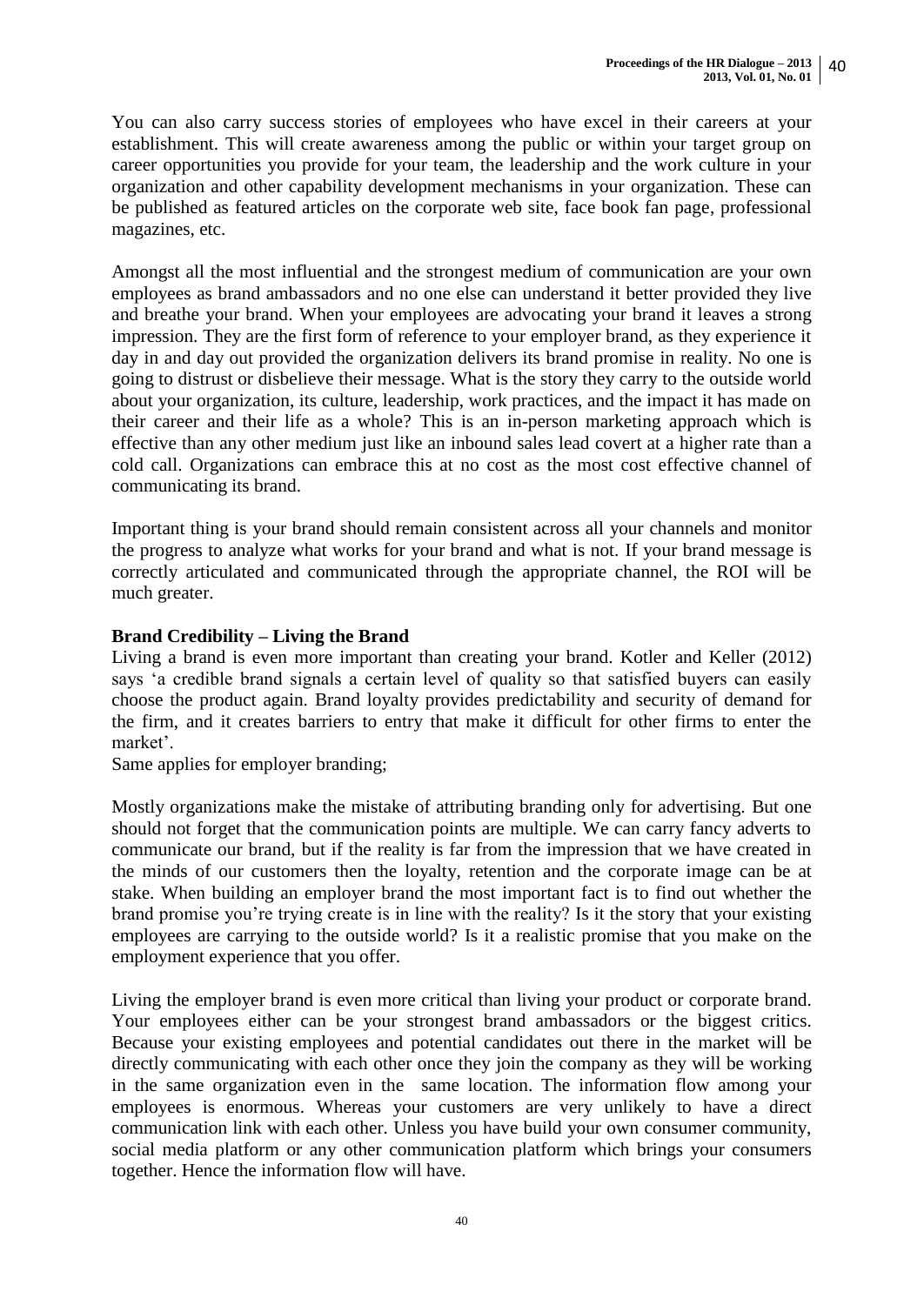# **Employer Brand vs Product Brand**

Corporate and employer brand are two sides of the same coin, If a company has successful product or corporate brands, there's a greater tendency the prospective candidates know more about such firms and have a liking towards the same. At the same time there's no guaranteeing that simply because you enjoy and respect a product or a brand of a company that you will enjoy working there. Love for the product/corporate brand does not essentially mean you love a career in the same company. Everyone who loves to shop at Odel might not be a perfect employee at Odel. Also one might like the colorful images created by a Canon printer or the comfort it gives driving a BMW, but that doesn't guarantee his career in any of these companies will be colorful or comfy as the product.

But it is obvious that the corporate brand and the employer brand have to have some alignment and coalition. The employer brand should reinforce your corporate brand without weakening the same, but highlighting your EVP attributes which also can be integrated with the value proposition for your consumer base. When there is synergy between the corporate and the employer brand it is effortless to align employees to the corporate goals and values as they already embrace the employer brand. Emotional attributes such as passion, care, trust, etc in the corporate brand or value system should be embedded to the employer brand which will fortify the same through the employees.

When aligning the employer brand to the corporate brand, brand attributes, the aesthetic impressions such as logos, color palettes, styling, typeface etc should also be synergized for you to leverage on the corporate brand and vis-à-vis.

# **Brand and Economic Performance**

Is there a correlation between your brand and the economic performance of an organization? It is quite apparent that a consumer is willing to pay a premium price for a compelling brand than its competitor brands. Same is true for the employer brand;

The Boston Consulting Group (BCG) and the World Federation of People Management Associations (WFPMA) published a joint report titling 'from Capability to Profitability: Realizing the Value of People Management' on account of a survey done in August 2012 of more than 4,200 HR and non-HR managers in more than 100 countries worldwide . The report compares the practices of high-performing companies against those of lowerperforming ones, in 22 key people- management spheres. Studying the correlation between economic performance and capability in these 22 HR areas, six contexts were particularly highlighted, that is: recruiting, on-boarding of new hires, employee retention, talent management, employer branding, performance management and rewards, and leadership development. The study revealed 'Companies that are highly skilled in core HR practices experience up to 3.5 times the revenue growth and as much as 2.1 times the profit margins of less capable companies'. It is important to note that employer branding is among the six key perspectives among the 22 HR elements which intensify the organization profitability.

The biggest nightmare for an organization in today's context is talent acquisition. An organization with a strong employer brand will have a stable talent pipeline hence will not have to keep the line waiting for candidate's responses to a job posting. This will reduce your organizations 'Time to fill' which in turn will assure the minimum or no loss of productivity due to the unavailability or under availability of human resources.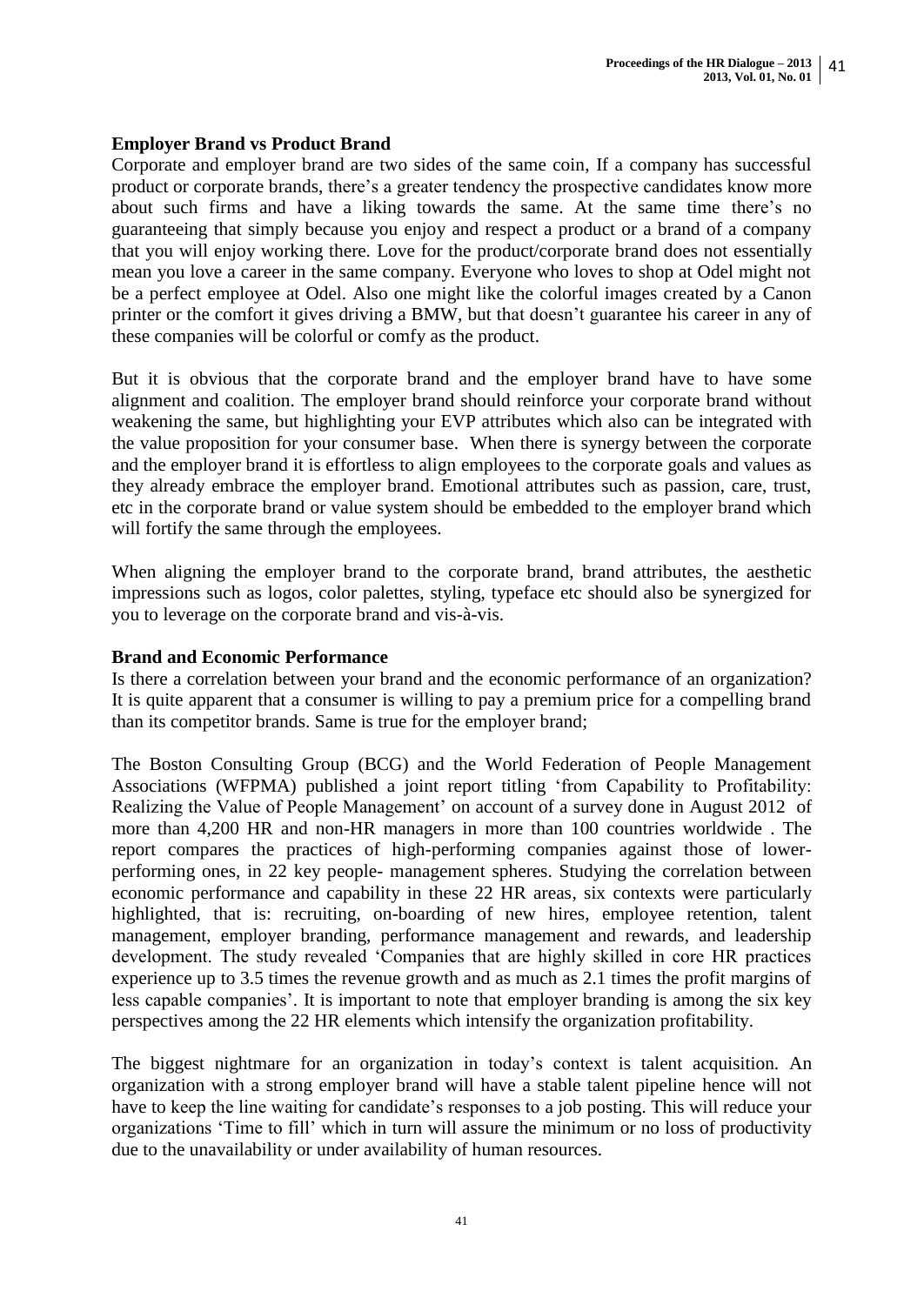Furthermore it will help the organization to keep the 'Cost per hire' (CPH) to a minimum; an undeniable employer brand has to pay a lesser premium to hire the best from the industry oppose to those organization which do not make an effort to develop & communicate their brand. If you have a strong internal brand employee referrals can be a great source in resourcing which again can come to you at a no cost or at a manageable cost. According to the Corporate Leadership Council EVPs that are viewed as unattractive require a 21% premium to hire employees, while attractive EVPs require only an 11% premium.

If your employer brand is build on reality and if the organization has been very honest about its brand attributes it will pay off well for the organization. Even before a new recruit step in to your organization he/she knows what to expect within your organization, how the workplace is going to be, what the organization culture would be. In the same manner if an employee decides not to apply for a particular firm comprehending the employment experience that he/she's expecting is not the same; still its better as it saves time of the resourcing team, reduces unhealthy turnover and the opportunity of losing a good candidate instead.

If you have a robust talent pipeline chances are that you can get the best from the industry and keep your 'Quality of hire' at a higher level. As per the October 2012 LinkedIn survey 83% agree that employer brand has a significant impact on its ability to hire great talent. This will have a strong correlation to your organization's productivity as well as your resourcing reams productivity. If the QOH is high, higher the probability that the new recruits will excel in their new roles with minimum supervision within a short span of time. This in turn will have a direct positive impact on the organizational revenue growth if other factors remain constant.

# **Conclusion**

It is quite evident that Employer brand has become an essential element in the HR agenda. It will only gain more recognition and acceptance in time to come, locally as well as globally. If an organization adopts a holistic approach in conceptualizing, designing, communicating and sustaining its employer brand, it can acquire the benefits from its brand by creating a positive impact on increasing the shareholder value.

Aligning your corporate and product brand attributes to the employer brand in all possible ways will allow organization to leverage on the strengths of each brand to the other. Employer brand attributes should be ingrained to the employee life cycle, ensuring the brand values are lived and cultivated within the organization. Your employer brand will only become a reality when every employee of your organization enjoys living the brand enthusiastically. Once the brand is conceptualized, designed and launched, the brand custodian must continuously review its attributes, to see it is not being superseded with the dynamics of the environment and ensure its relevance at all times.

There's no doubt that a strong employer brand is a tool that all HR practitioners should utilize to enhance HR value creation and facilitating the organization to augment the shareholder value.

# **References**

- 1. Armstrong, M. (2009). Handbook of Human Resource Management Practice. 11<sup>th</sup> Edition, London and Philadelphia, Kogan Page.
- 2. Kotler, P. and Keller, K. L. (2012). Marketing Management. 14<sup>th</sup> Edition, New Jersey, Prentice Hall.